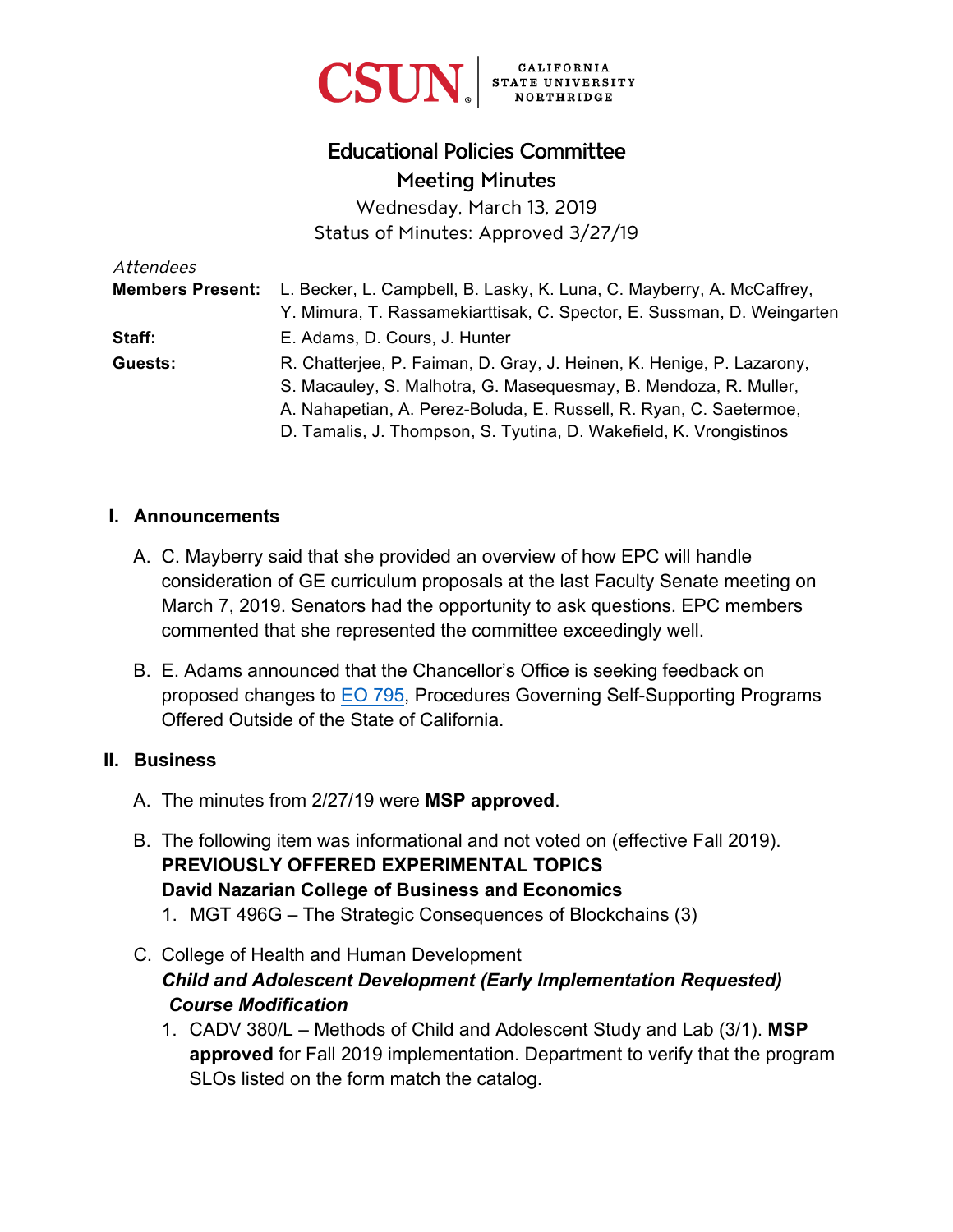## *Program Modification*

2. Child and Adolescent Development Minor. **MSP approved** for Fall 2019 implementation with updated early implementation justification statement.

# *Recreation and Tourism Management*

#### *Course Modification*

3. RTM 494C – Supervised Internship (3). **MSP approved** with correction to the SOP dates referenced on the form.

## *Kinesiology*

## *Course Modification*

4. KIN 452/L – Adapted Physical Activity for Children and Lab (2/1). **MSP approved** with correction to the requisites section.

#### *New Course*

5. KIN 123A – Archery (1). **MSP approved** pending consultation with College of Engineering and Computer Science.

#### *Program Modifications*

- 6. Kinesiology, B.S. Applied Fitness and Active Lifestyle Development Option. **MSP approved**.
- 7. Kinesiology, B.S. Exercise Science Option. **MSP approved**.

#### D. College of Humanities

#### *Jewish Studies*

## *Program Modification*

1. Jewish Studies Minor. **MSP approved**.

## *Liberal Studies*

## *Course Modifications*

- 2. RUSS 202 Intermediate Russian Reading (3). **MSP approved**.
- 3. RUSS 407 Advanced Commercial Correspondence (3). **Tabled**. Clarify course description, requisites and language of instruction.

#### *New Course*

4. RUSS 495A-Z – Selected Topics in Russian Literature and Culture (3). **MSP approved**.

## *Program Modifications*

- 5. Russian Minor. Postponed due to lack of time.
- 6. Liberal Studies, B.A. Interdisciplinary Studies Option, Track G. Postponed due to lack of time.

#### *Modern and Classical Languages and Literatures Program Deletion*

7. French, B.A. Postponed due to lack of time.

## *Philosophy*

## *New Course*

8. PHIL 318 – History of American Philosophy (3). Postponed due to lack of time.